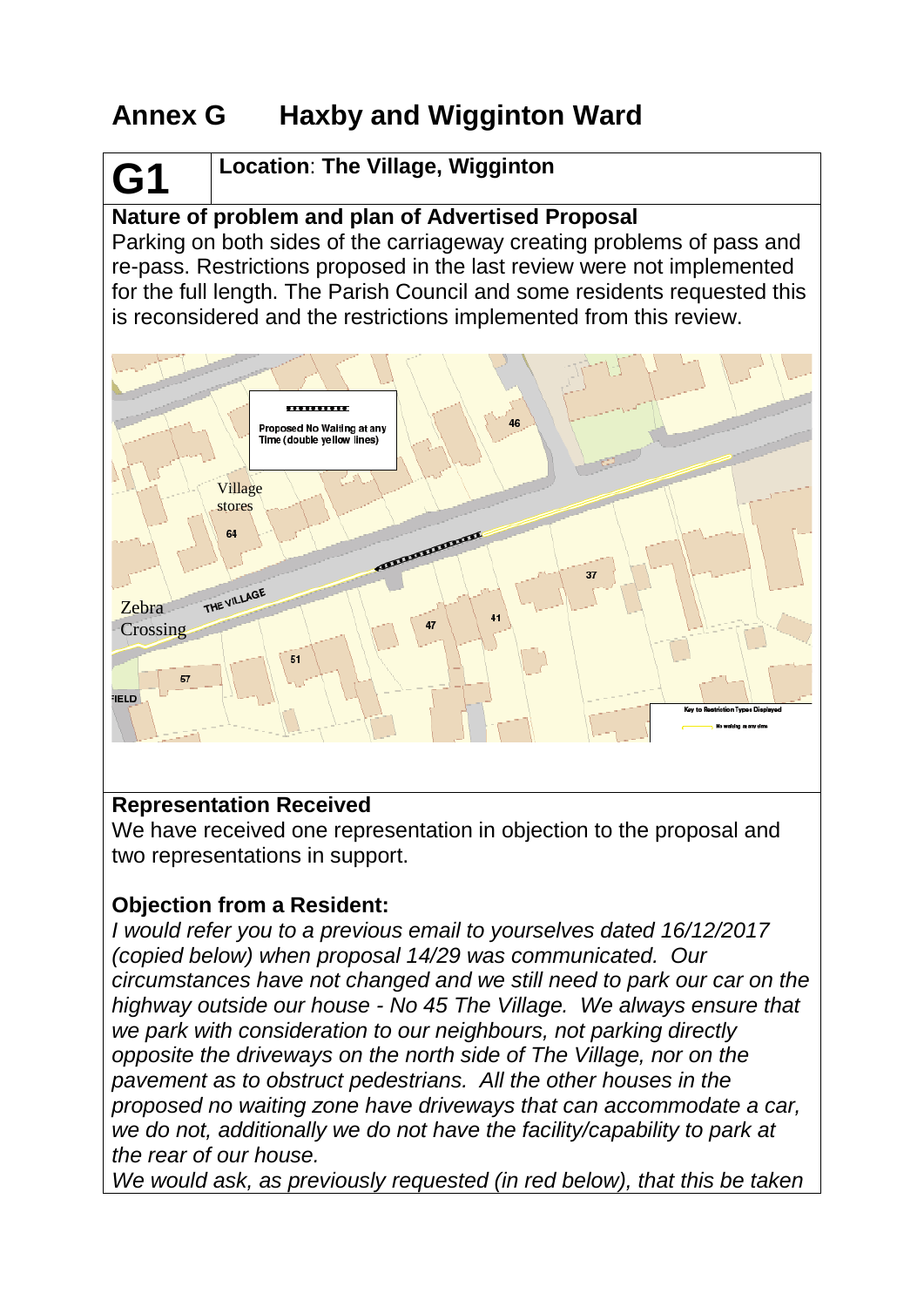*into consideration due to our circumstances.*

*I* would like to lodge an objection based on the fact that we park a car on *the road in front of our house, all the other houses in the proposed no waiting zone have driveways that can accommodate a car, we do not, additionally we do not have the facility/capability to park at the rear of our house.*

*As a suggestion, If the proposal goes ahead, would it be possible to allocate a space/dispensation outside our house to accommodate a car or indeed not extend the double yellow lines to No. 45*

#### **Support from a resident:**

*We wish to express our strong support for this proposal. When the original proposal to introduce no waiting restrictions was proposed there was strong support from the majority of affected residents. When residents were informed that the restrictions were not to be implemented as proposed, such residents were extremely disappointed and, as you are aware, sent a joint letter to the Highways Department. Whilst a couple of affected residents have moved, the feeling amongst the majority of residents remains supportive of introducing a no waiting restriction. The part implementation following the previous proposal has only increased the traffic risk by creating a chicane effect due to traffic parking on both sides of the road. Introducing full no waiting restrictions on one side of the road would prevent this and allow free flow of traffic. Even though the proposal will implement no waiting restrictions outside our house, we nonetheless trust that the Council will implement the restrictions as proposed.*

### **Support from the Parish Council**

*At the Wigginton Parish Council meeting held on 19.02.20 members were informed of the Notice of Proposal re No. 14/43 2020. Members resolved that they support the proposal.*

#### **Officer analysis**

The resident who raised the objection has confirmed they do not have sufficient off street car parking amenity to the rear of the property. It is not possible to park a vehicle on Back Lane without obstructing the footway because of the width of the carriageway. Consequently, one vehicle is required to be parked on-street intermittently nearby. Site visits (during working hours) have shown vehicles are not present at all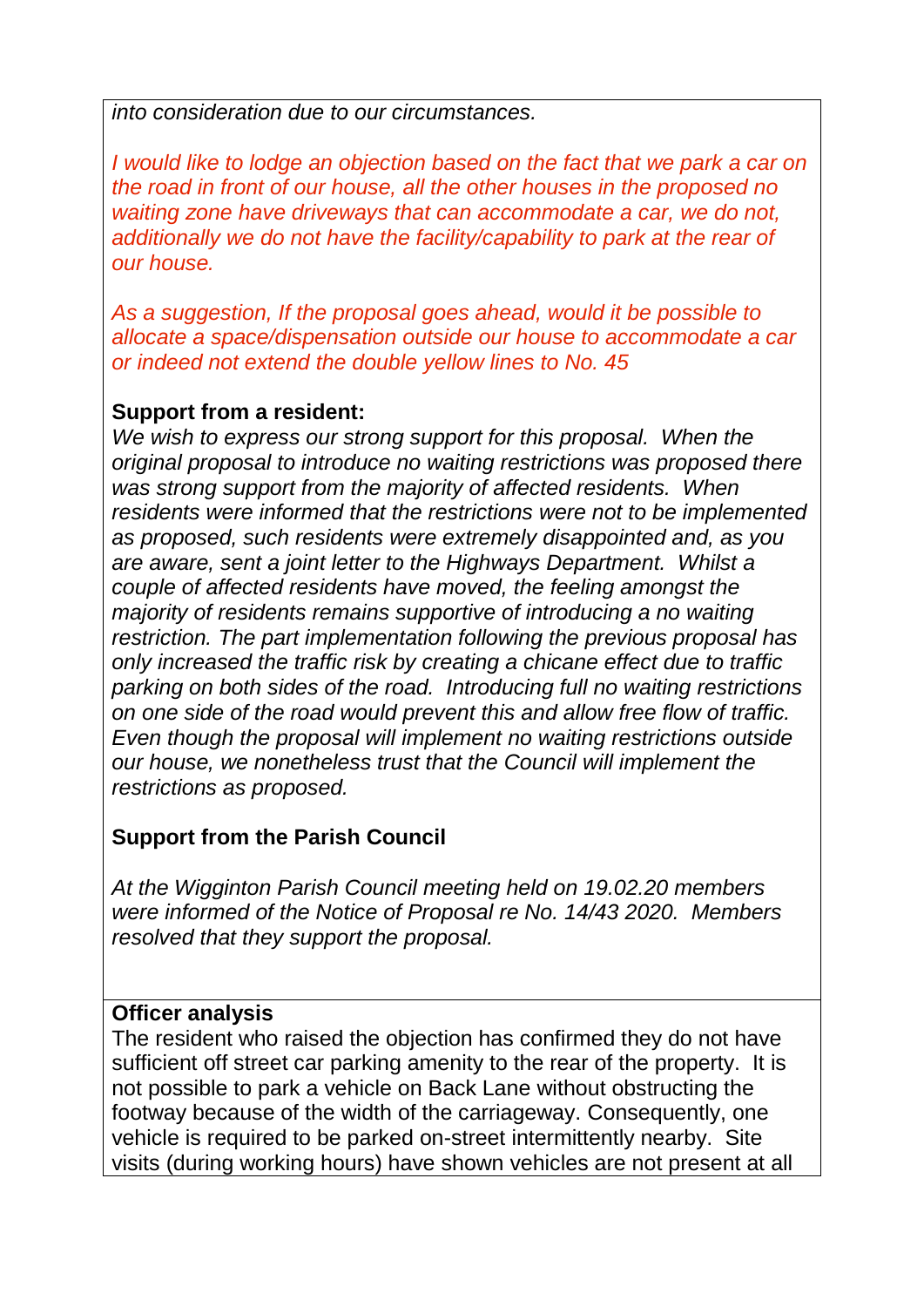times.

The Parish Council and some residents believe removing parking from the south of the carriageway on the village is necessary to traffic flow and this outweighs any resident need to park at this location.

Parked vehicles, creating a chicane effect can act as a natural traffic calming measure and reduce the speed of traffic. Chicanes and build outs are created on other routes to provide this effect. It is important to ensure traffic speeds are not increased as drivers approach the zebra crossing which is used heavily by children crossing to school.

This is a straight carriageway where drivers can see parked vehicles and other vehicles approaching. The parked vehicle is not located close enough to the zebra crossing to obstruct pedestrian sight of drivers approaching or drivers' sight of pedestrians waiting to cross.

It will depend on vehicles parked to the north of the carriageway, adjacent to Wigginton Stores, as to whether a parked vehicle on the south creates a chicane and any obstruction to traffic flow. Although this is a busy route with a frequent bus service, we have not had to wait in a vehicle for more than 30 seconds before being able to manoeuvre around the parked vehicle. At school peak hours with children using the zebra crossing and the traffic flow increased the time waiting to manoeuvre around a parked vehicle may increase.

A waiting restriction will prevent long term parking – it may not prevent short term parking by customers of the stores or parking by any driver with a disabled badge (for up to 3 hours) and consequently disruption to the traffic flows may still ensue.

It is considered the benefit to improving traffic flows may cause greater risk to pedestrians by an increase of traffic speed.

## **Options:**

- 1. Uphold the Objection and take no further action This is the recommended option because it is considered some intermittent parking at this location acts as an efficient traffic calming measure.
- 2. Over-rule the Objection and implement as advertised This is not the recommended option because it is not considered a vehicle parked at this location creates a sufficient obstruction to other highway users to justify the action.